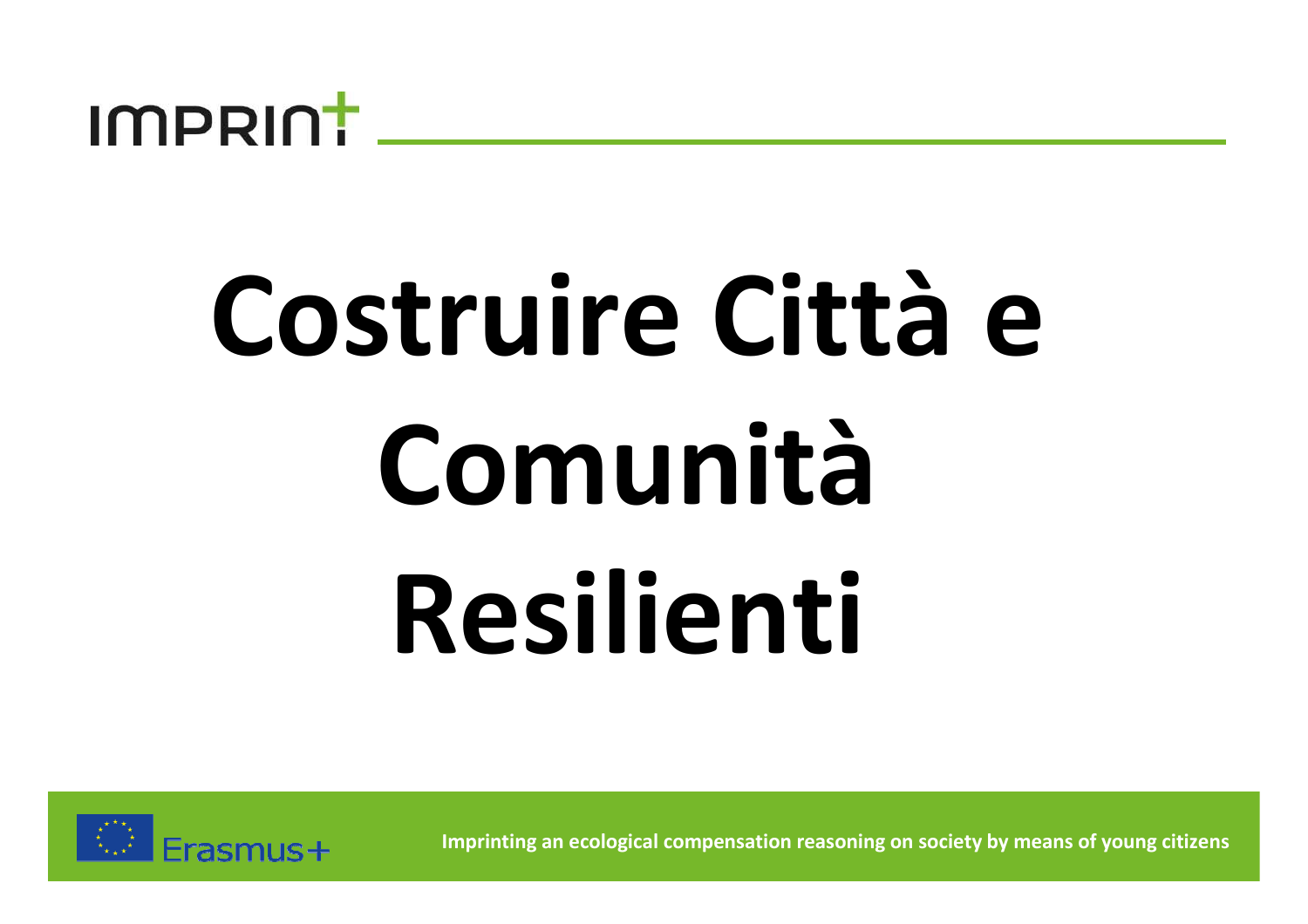

# **Piantare Più Alberi Per Migliorare la Qualità dell'Aria <sup>e</sup> Catturare il Carbonio**

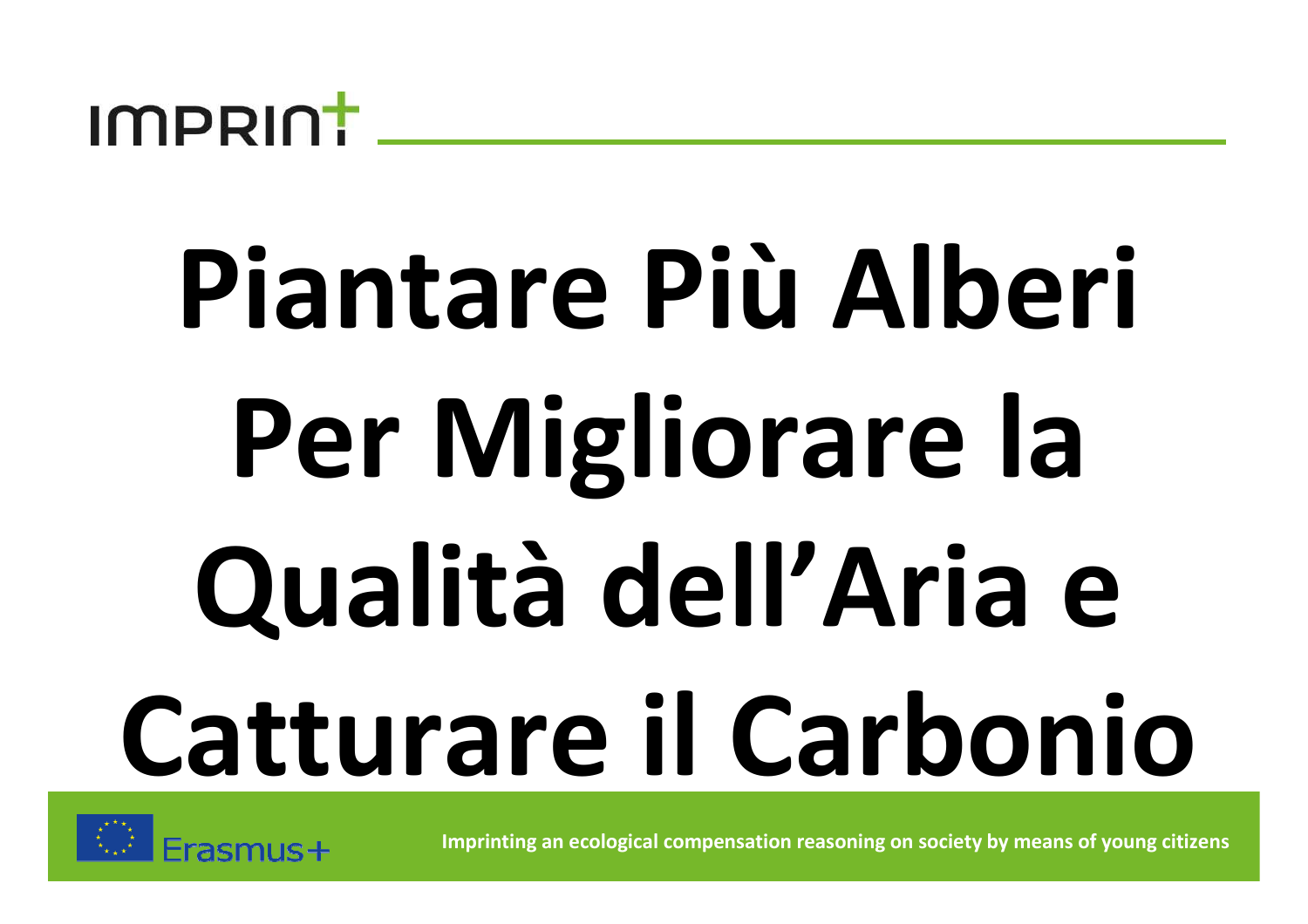

# **Sottrarre i Rifiuti alle Discariche**

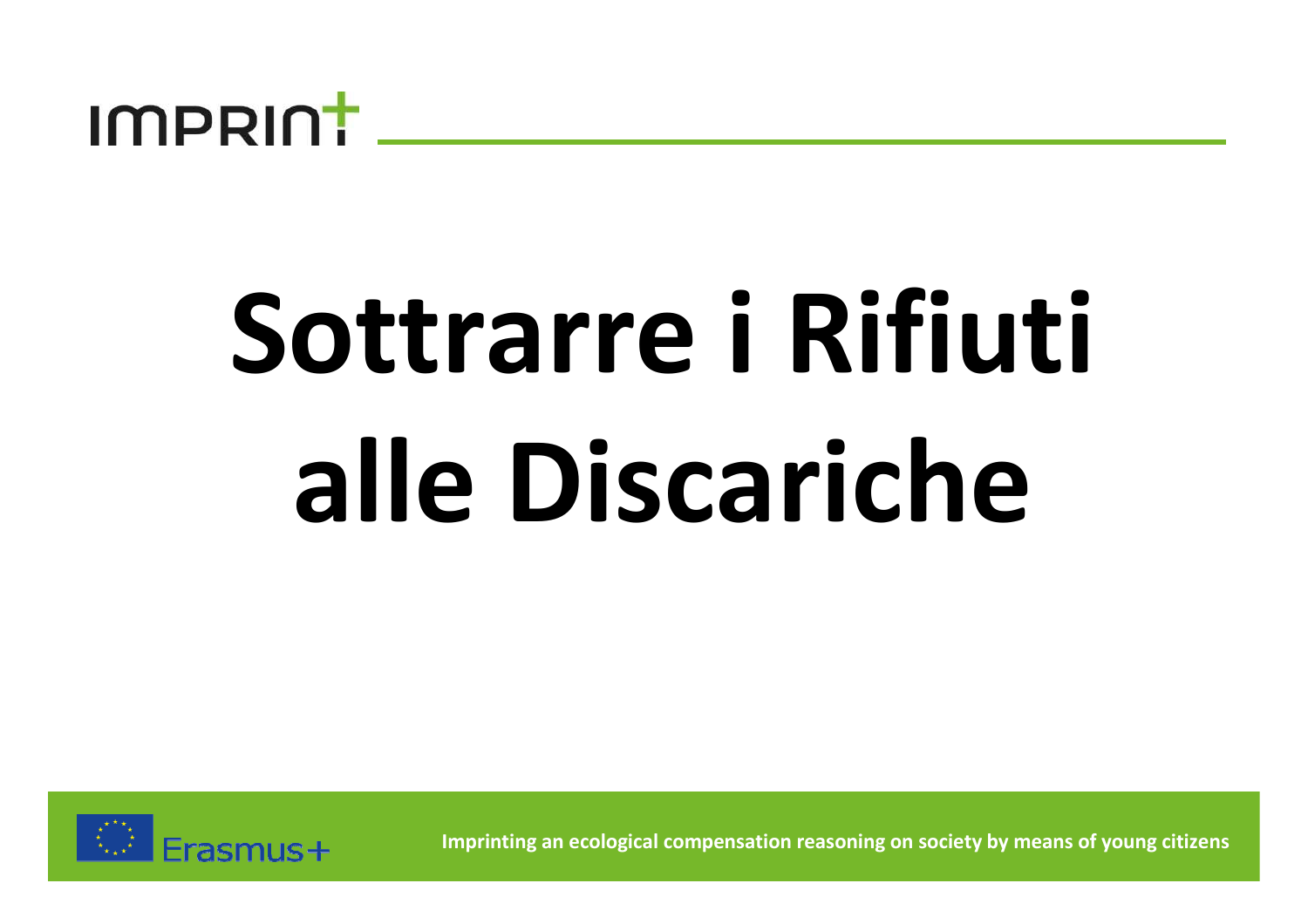

# **Ideare Prodotti ad Impatto Zero**

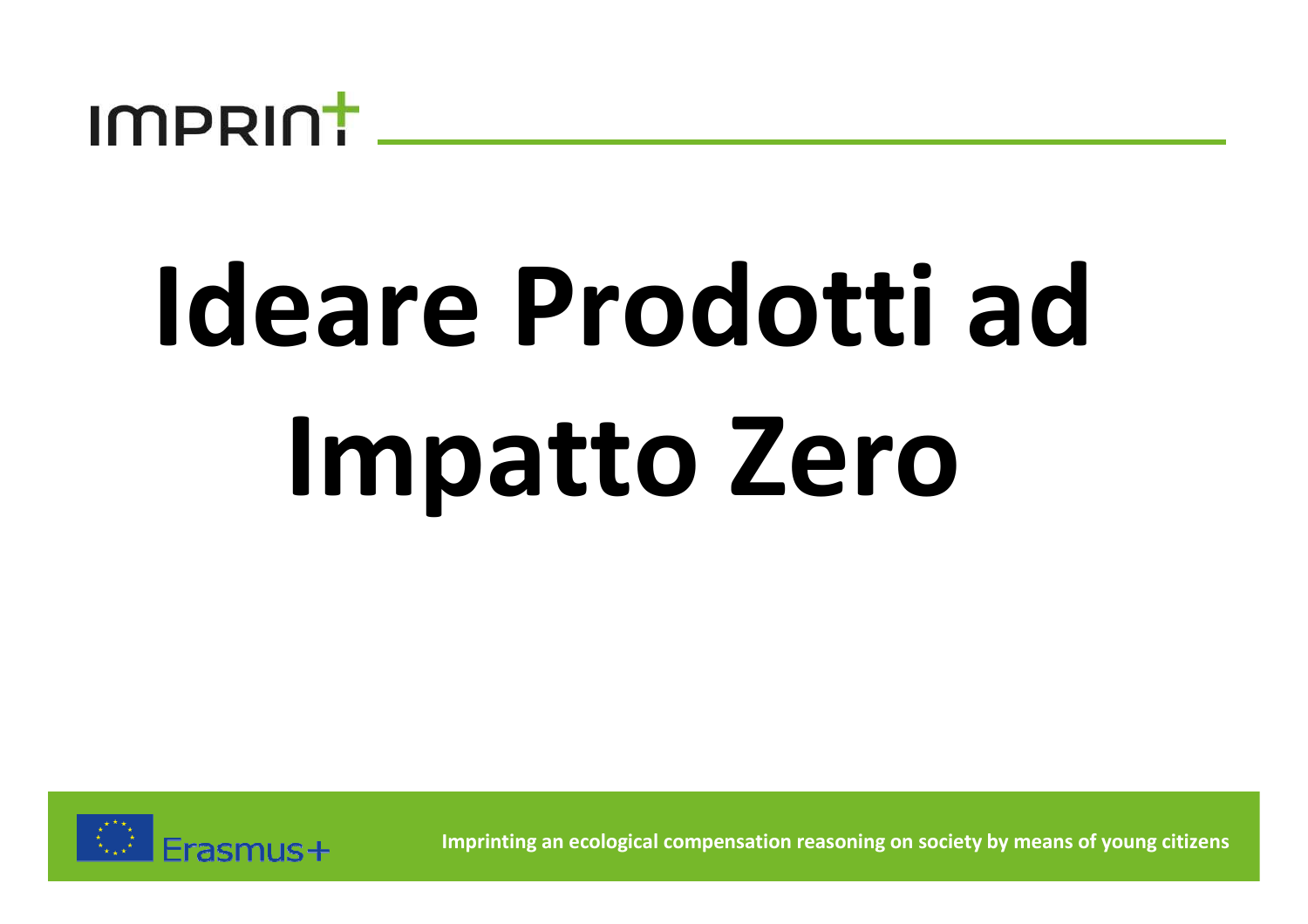#### IMPRINT **Creare un Sistema Sanitario Migliore, Che Sia Più Efficiente, Giusto e che Produca Meno Rifiuti**

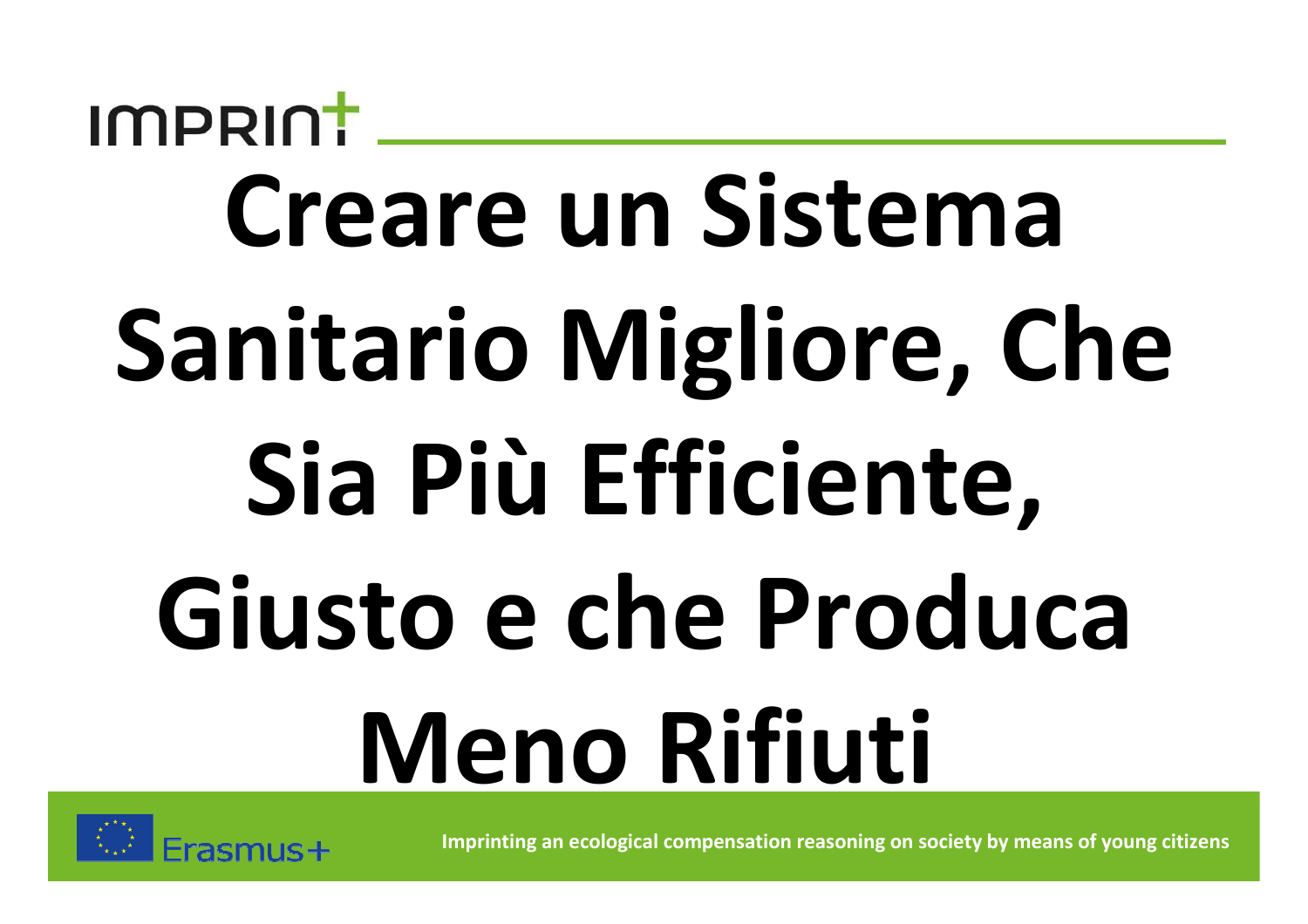

#### **Creare una Erogazione di Acqua Pulita**

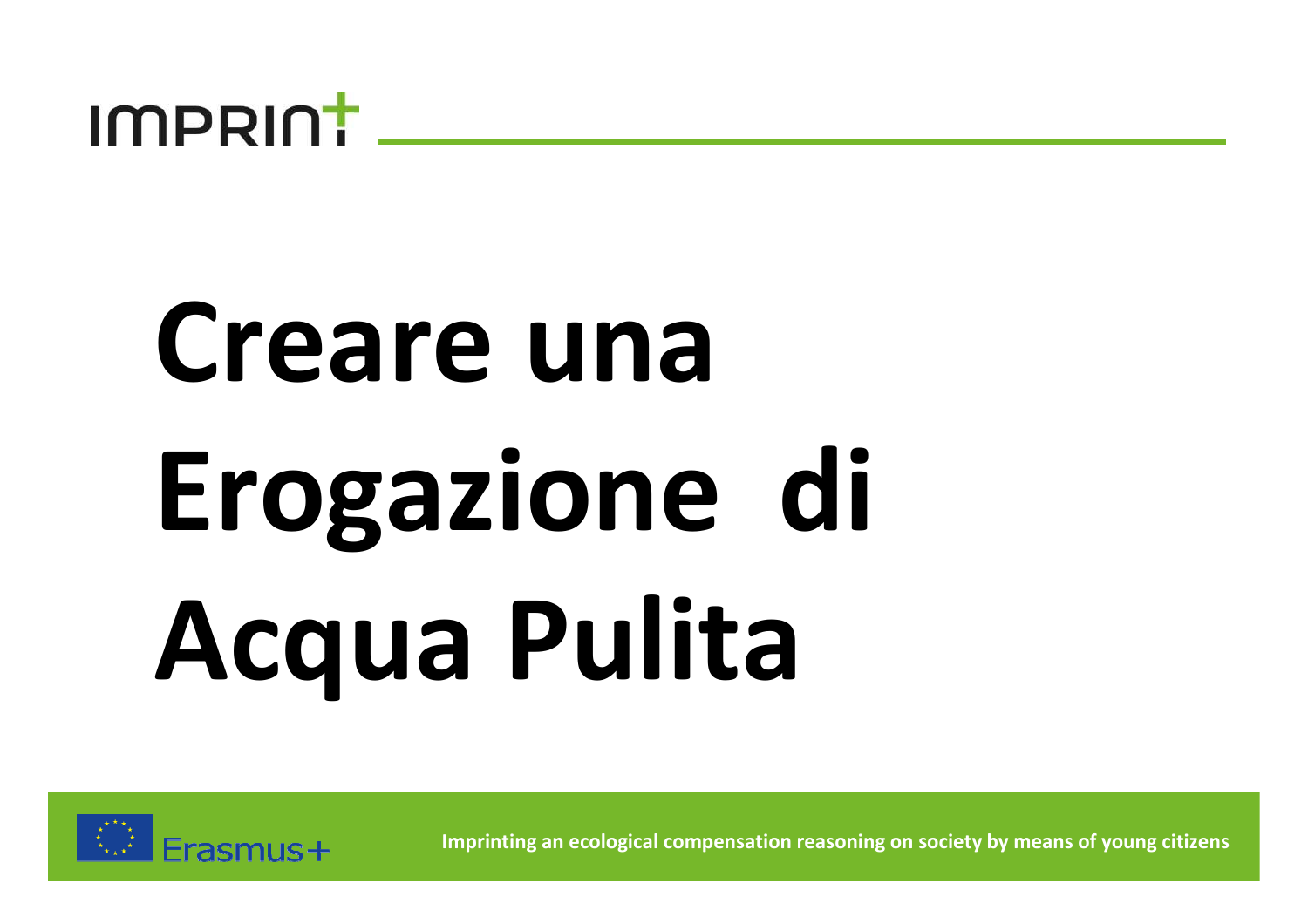

# **Progettare Case e Comunità Resistenti alle Inondazioni**

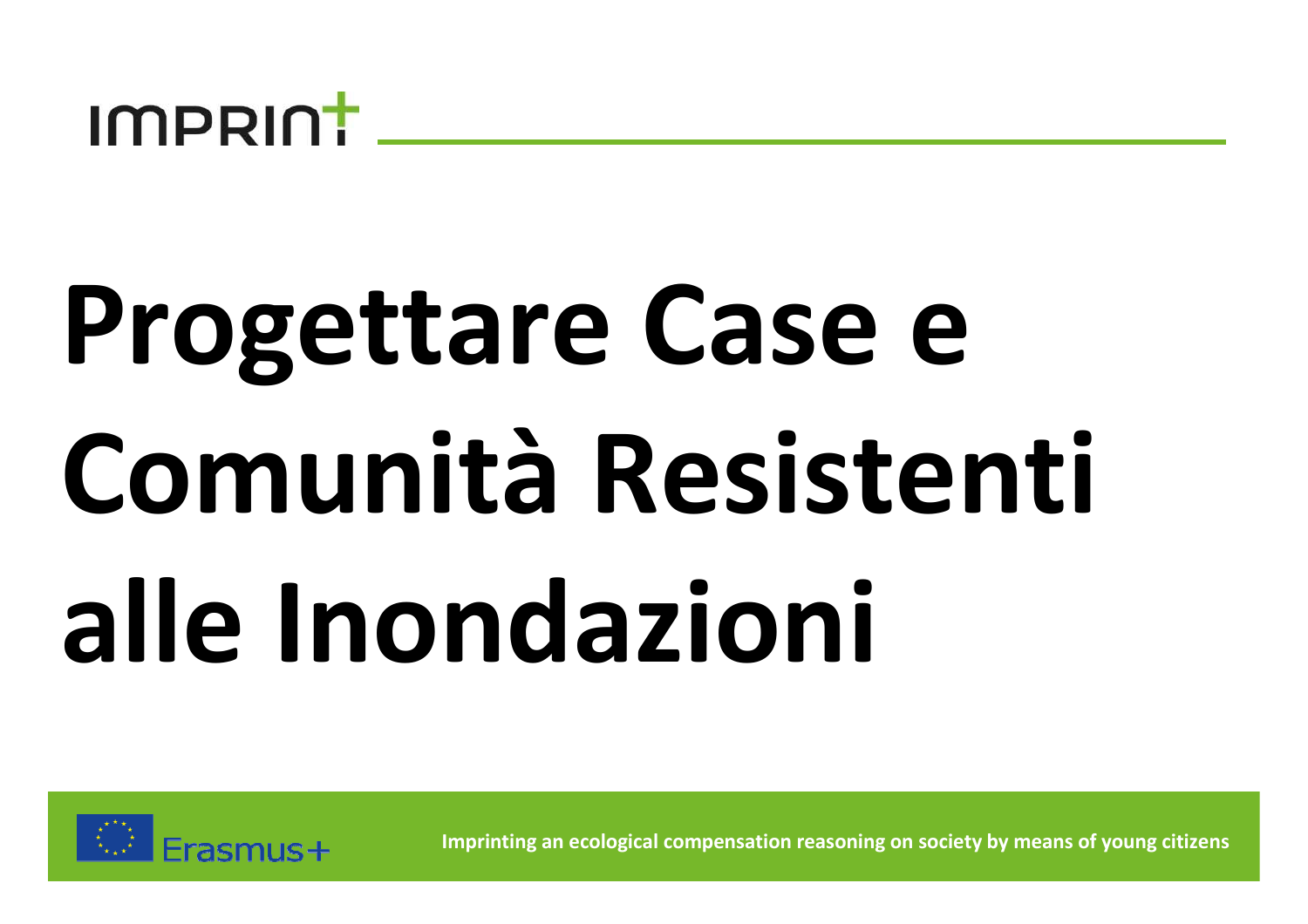

#### **Ideare una Economia <sup>a</sup> Impatto Zero**

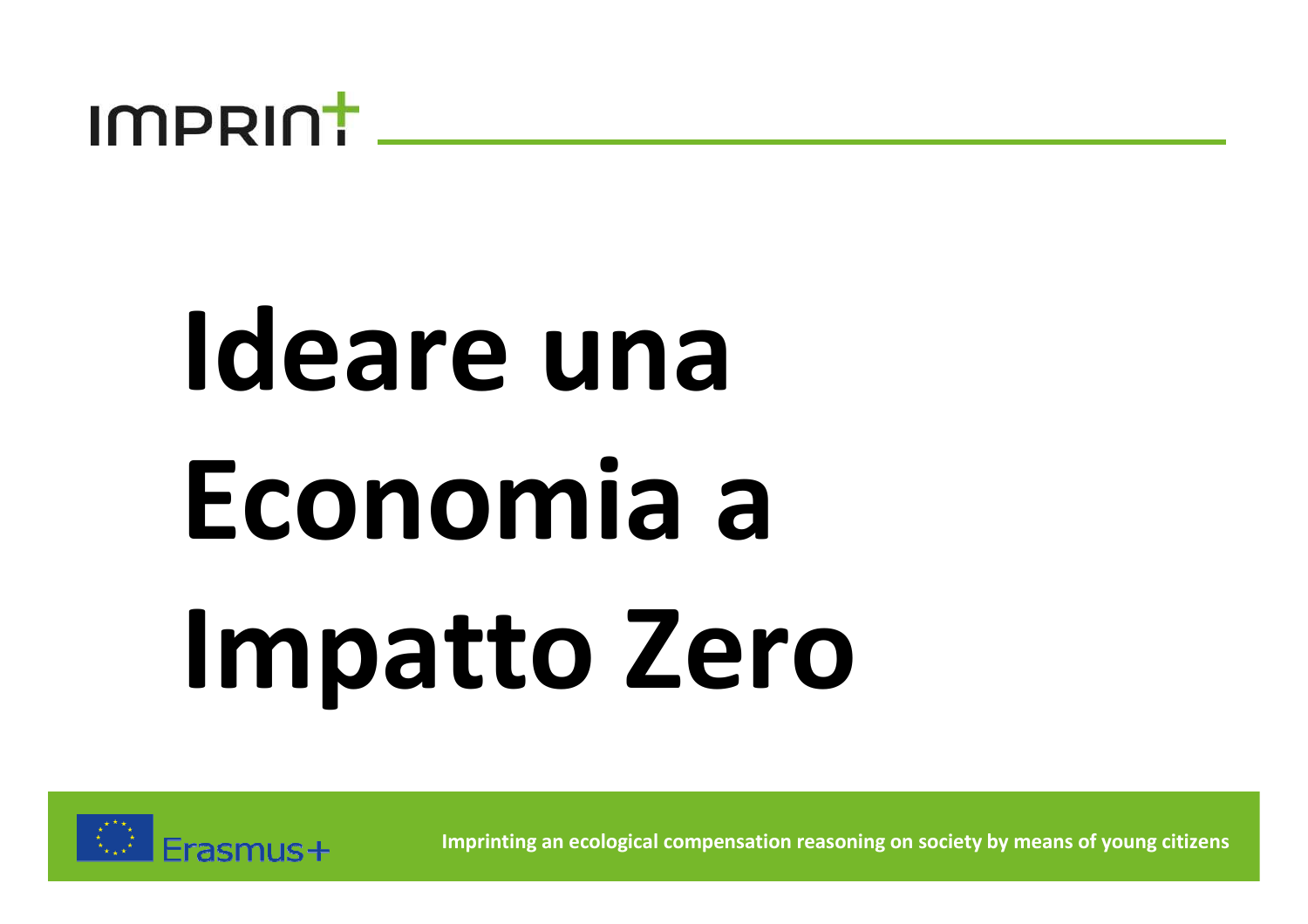

#### **Ideare un Sistema Educativo che Prepari le Persone ad un Futuro Più Incerto**

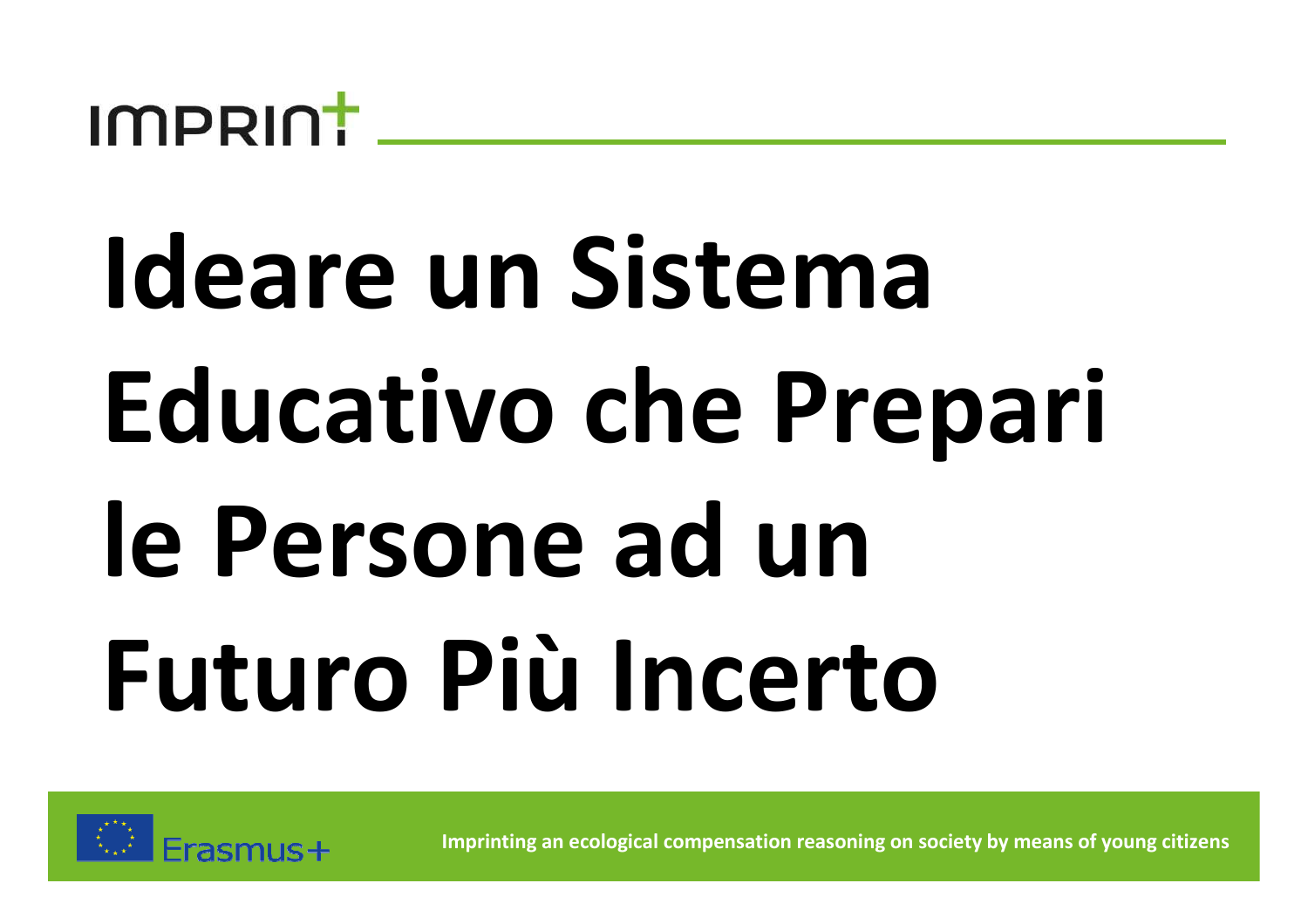

# **Creare Sistemi di Cibo e Merci Locali**

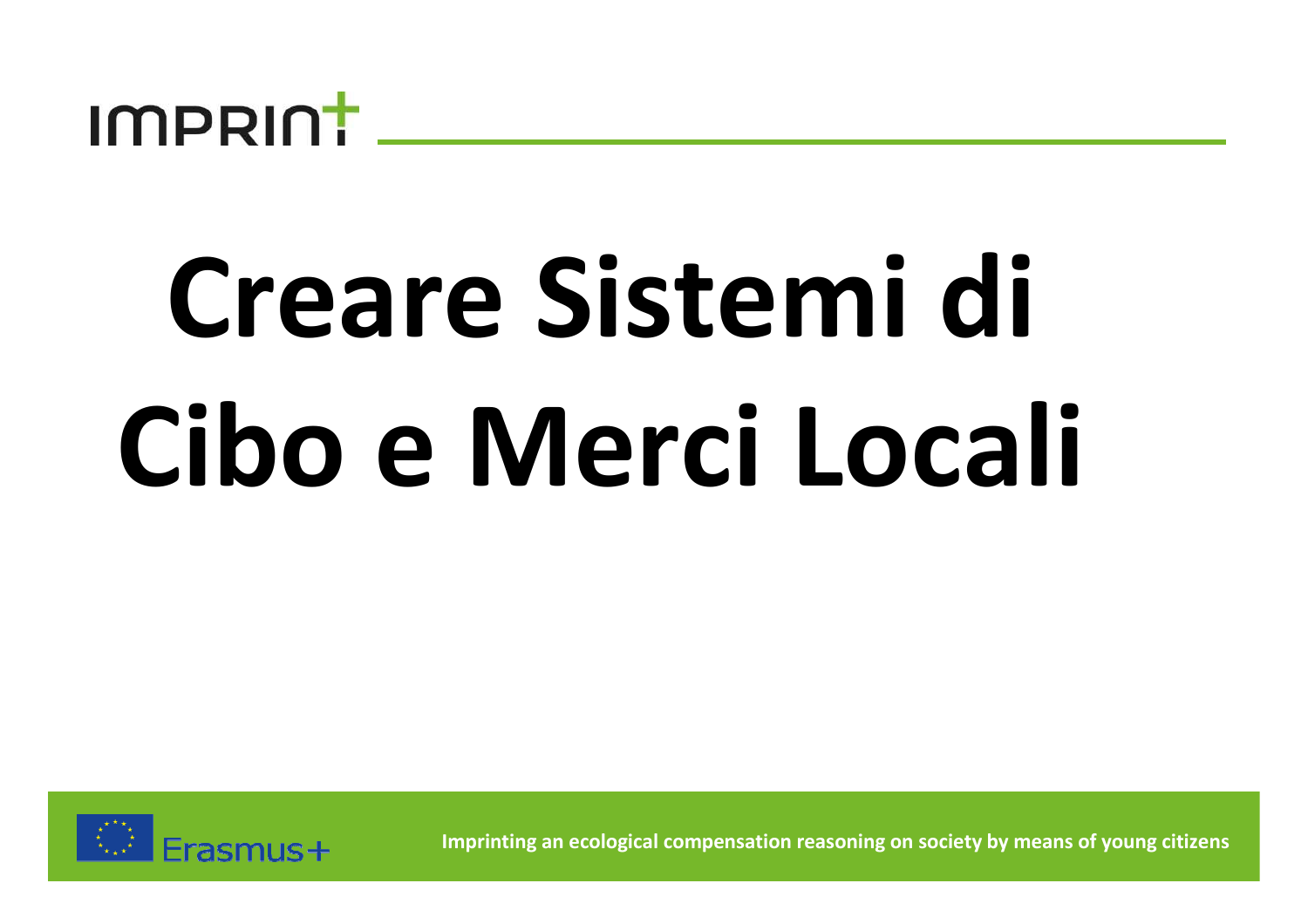

# **Sottrarre <sup>i</sup> "Rifiuti" del Ciboalla Discarica**

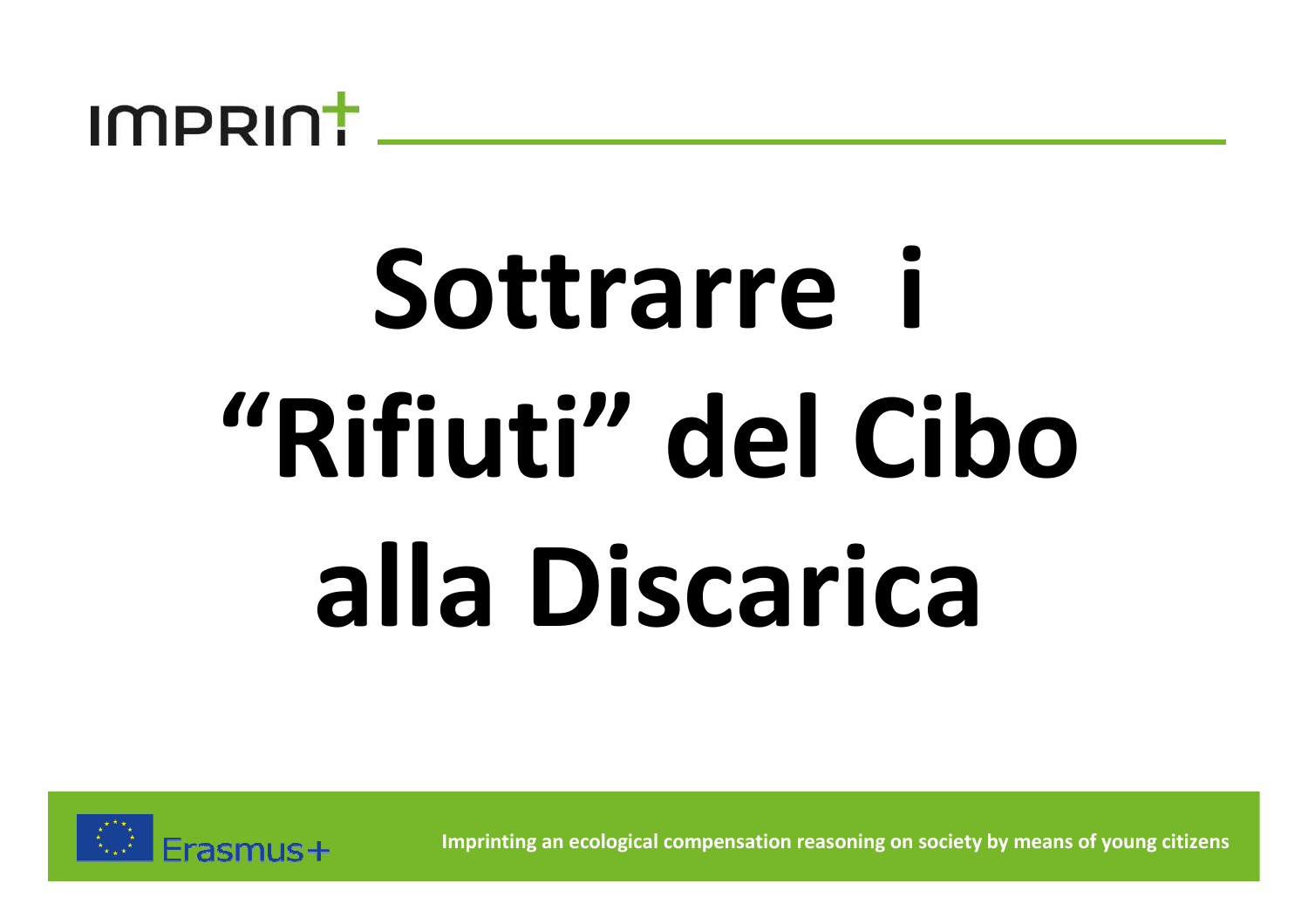# **Assicurare che Le Nostre Normative sulla Pesca non Distrugganol'Ecosistema Marino**

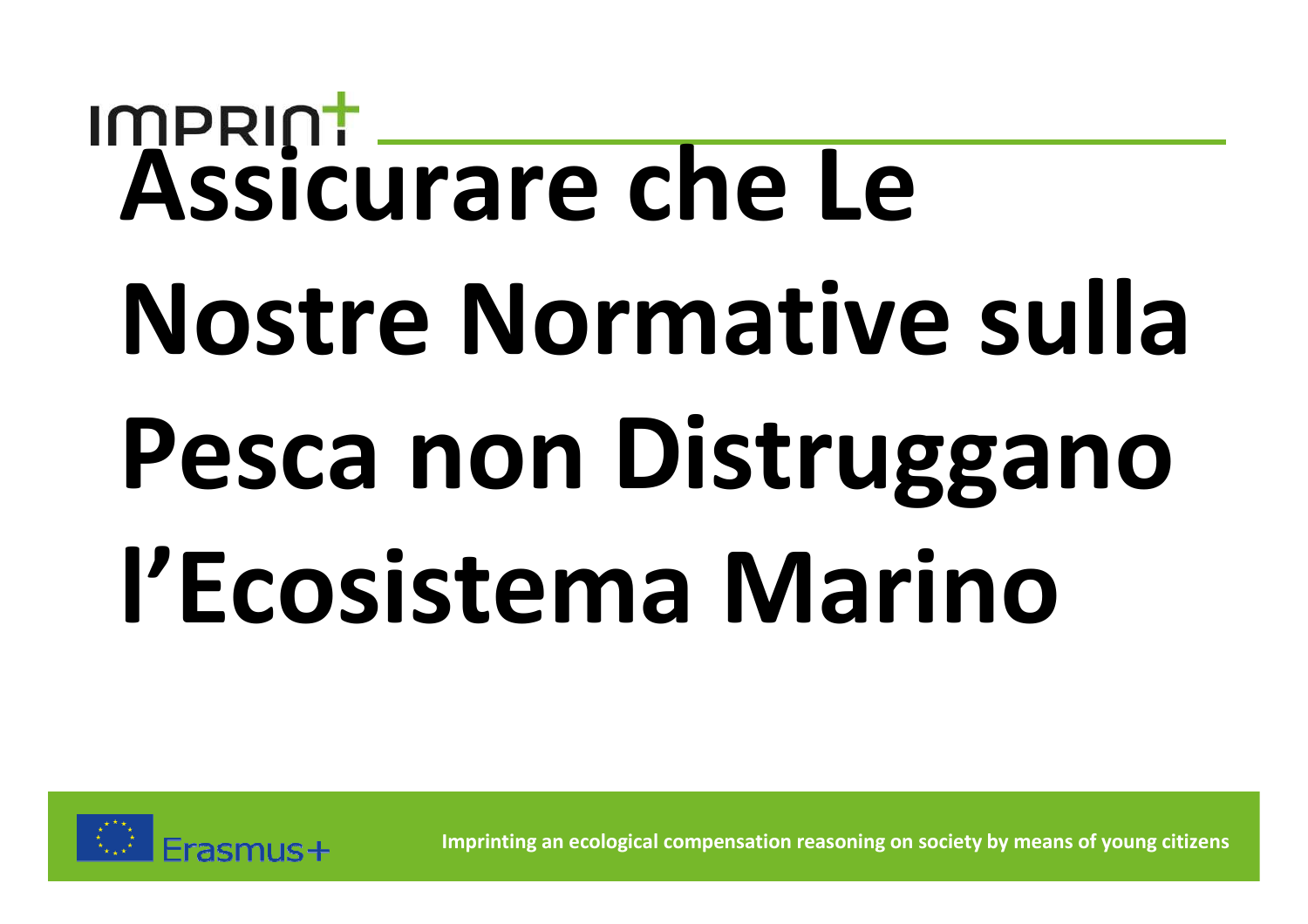

## **Investire nel Capitale Naturale <sup>e</sup> nei Servizi Ecosistemici**

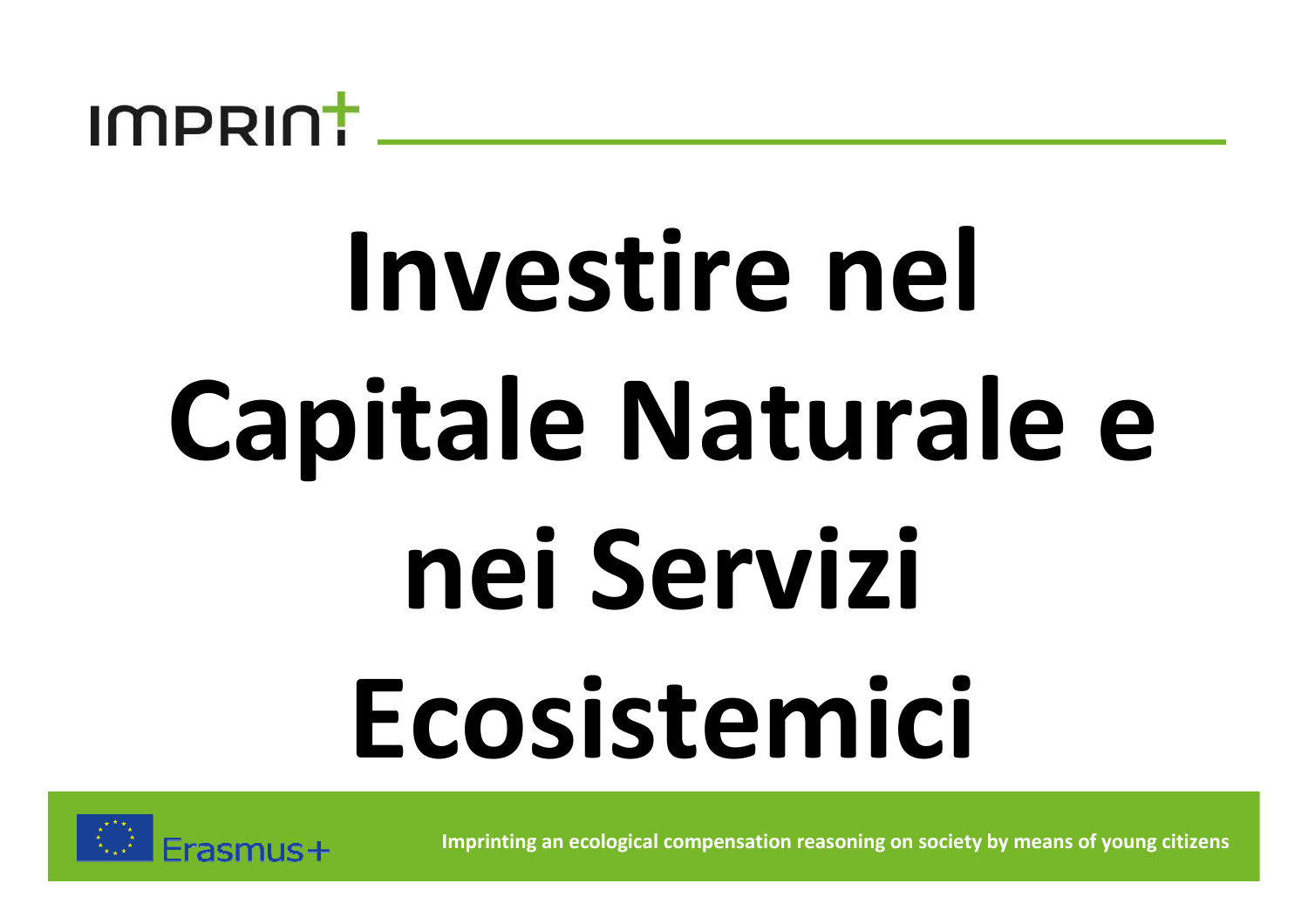

## **Prevenire l'Estinzione delle Specie Autoctone**

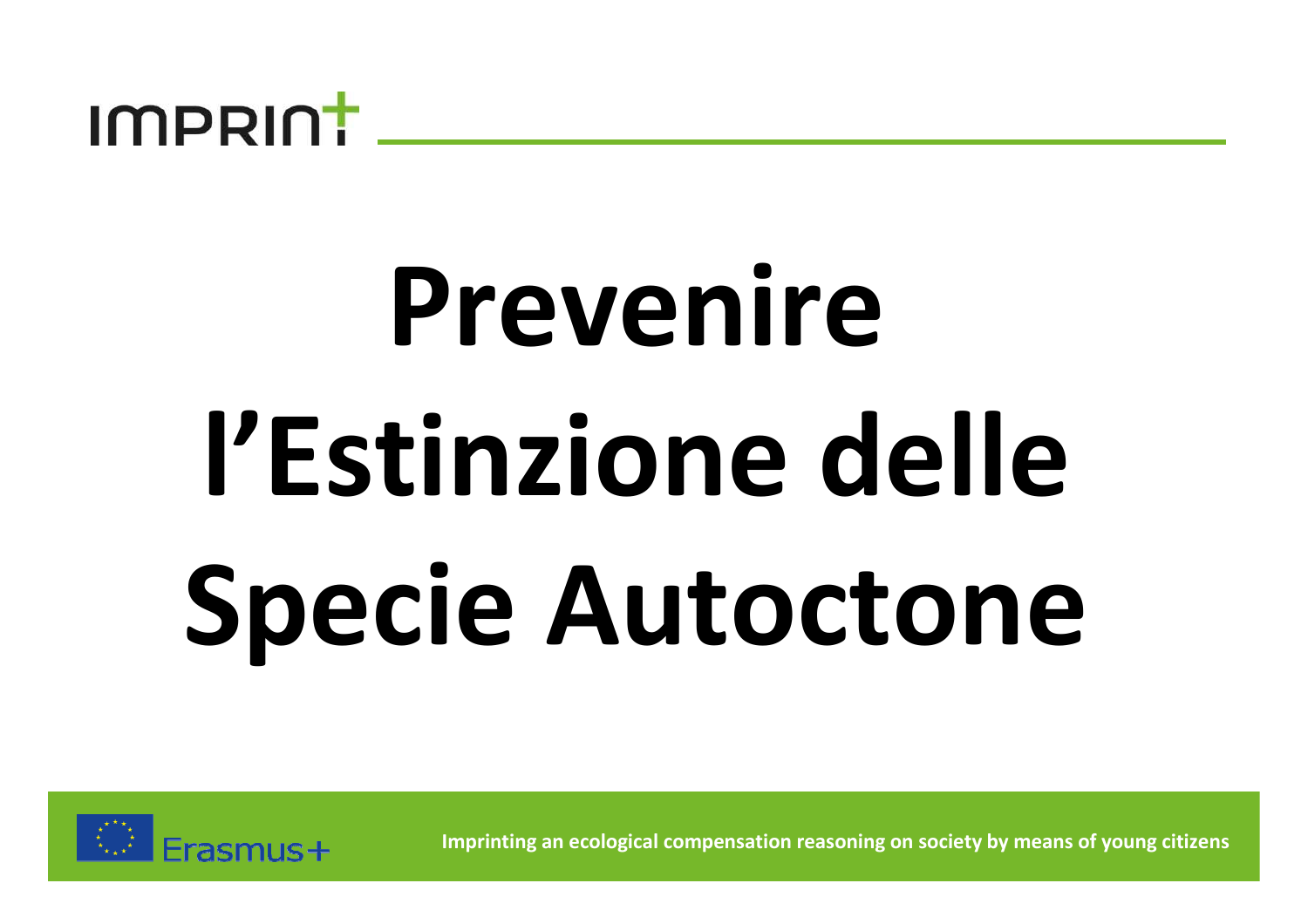

## **Creare Processi Manufatturieri cheNon CausinoInquinamento**

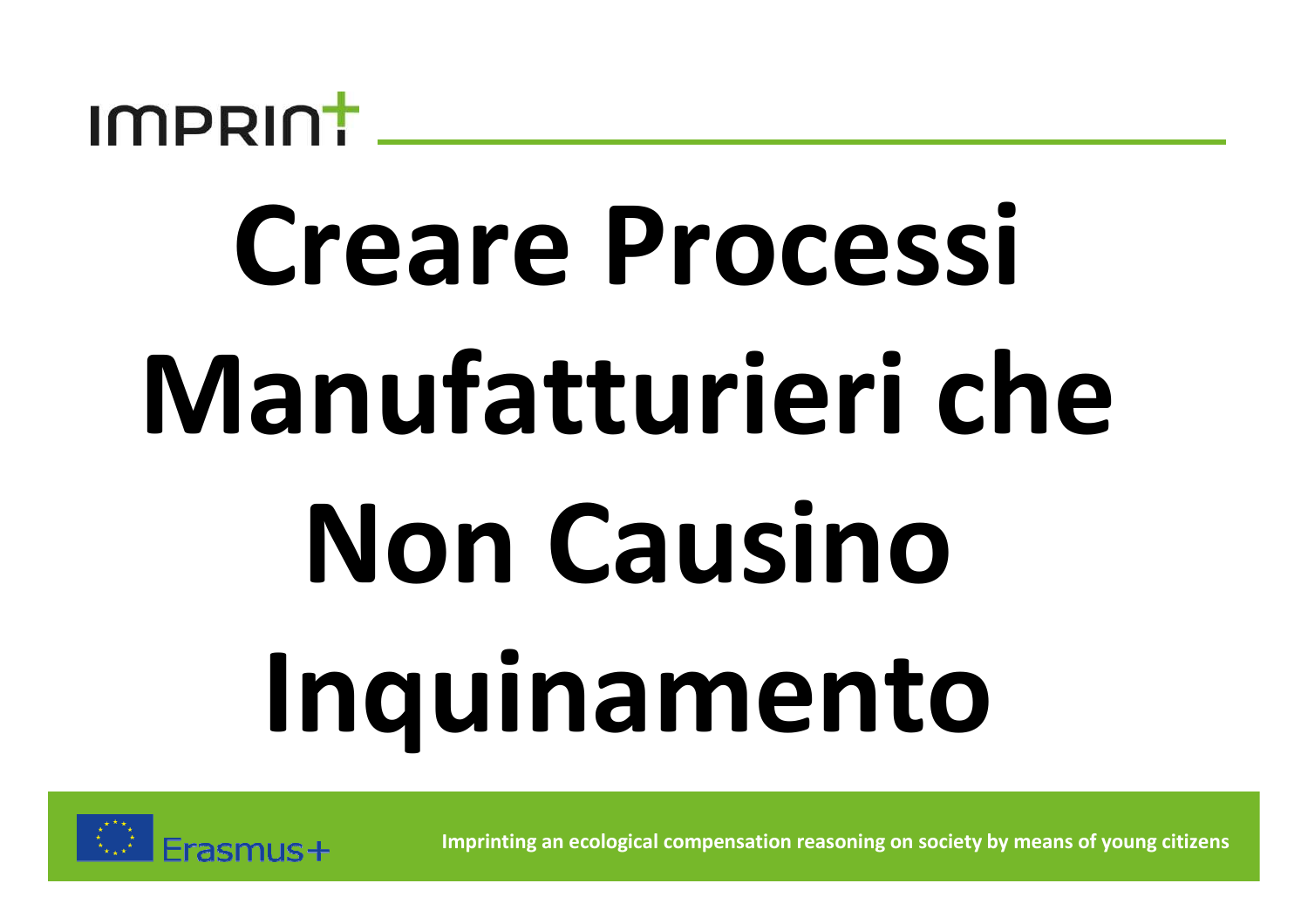

### **Proteggere <sup>i</sup> nostriImpollinatori**

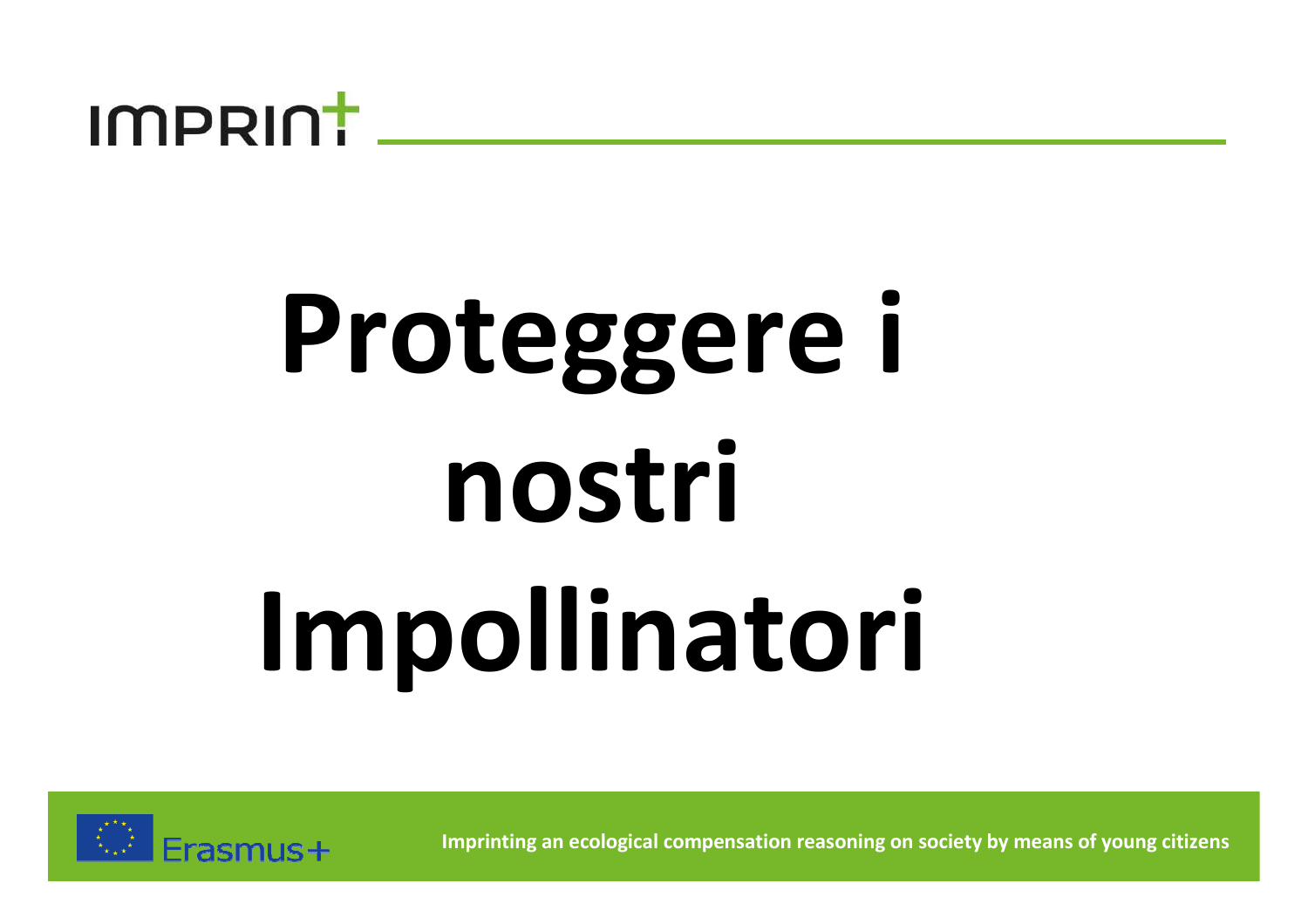

## **Rimuovere la Plasticadall'Oceano**

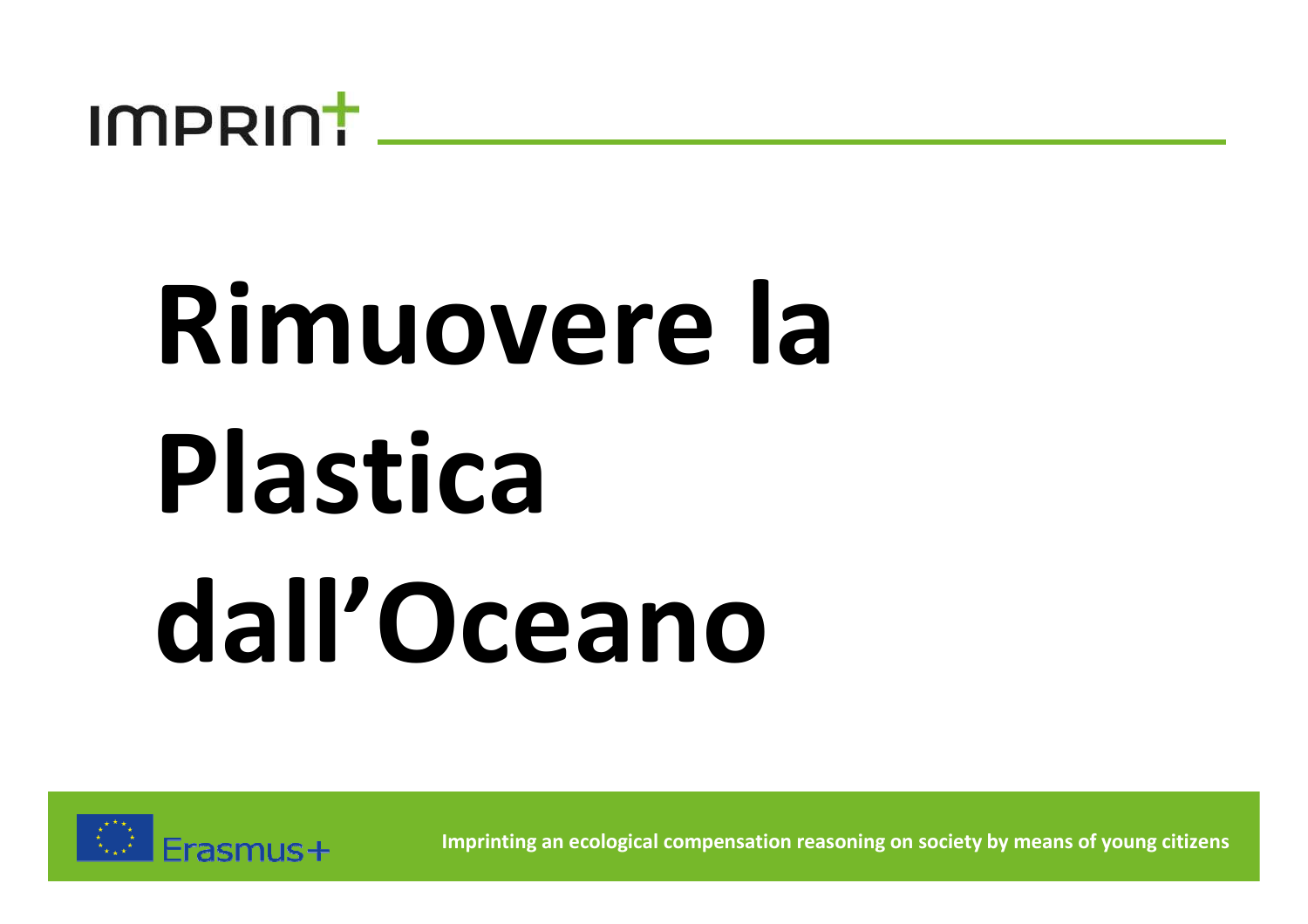#### $ImPRI$

# **Ideare un Efficiente Carbonio Zero, per il Sistema del Trasporto Pubblico**

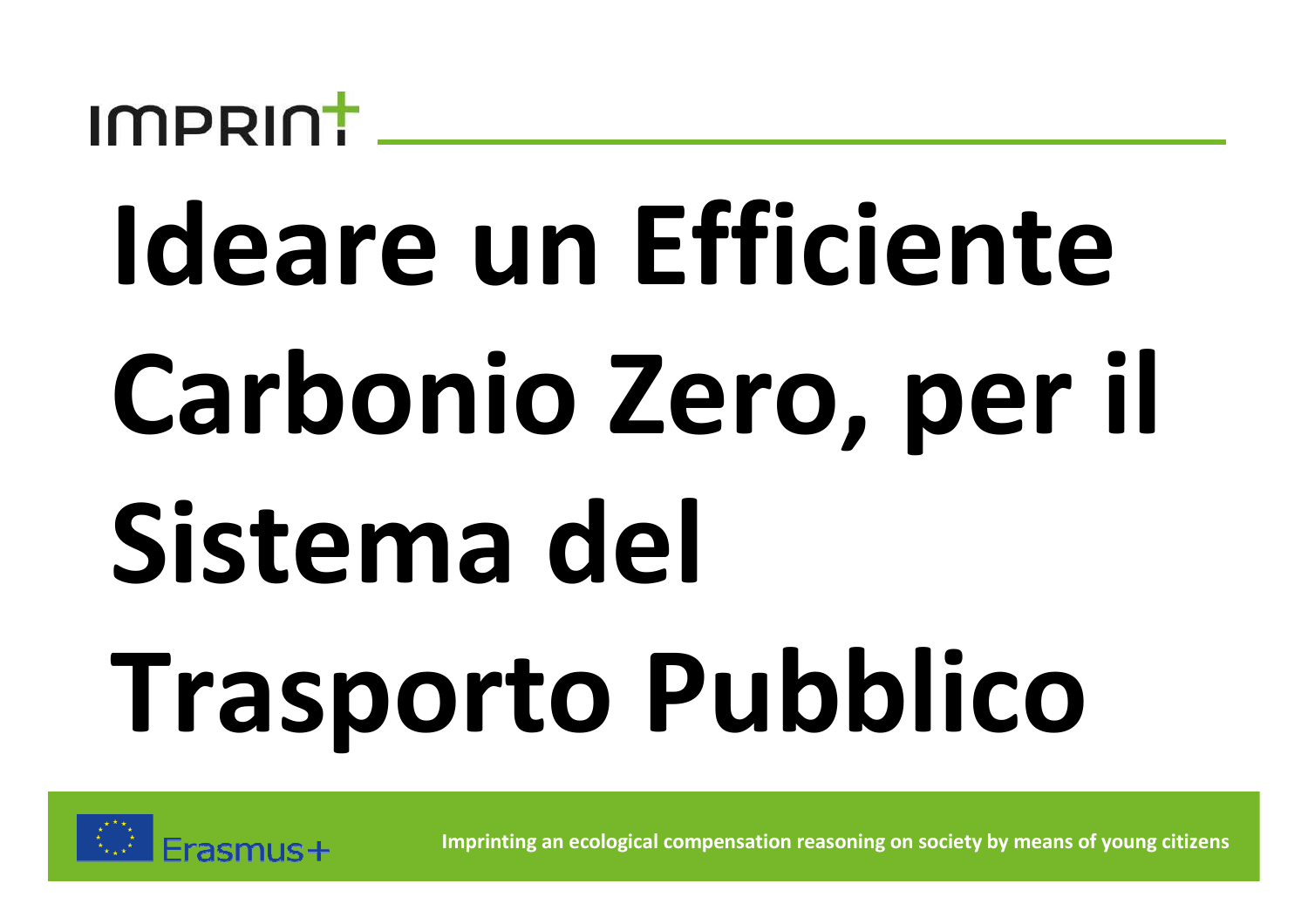

## **Favorire l'Uso Diffuso dell'Energia Rinnovabile Priva di Carbonio**

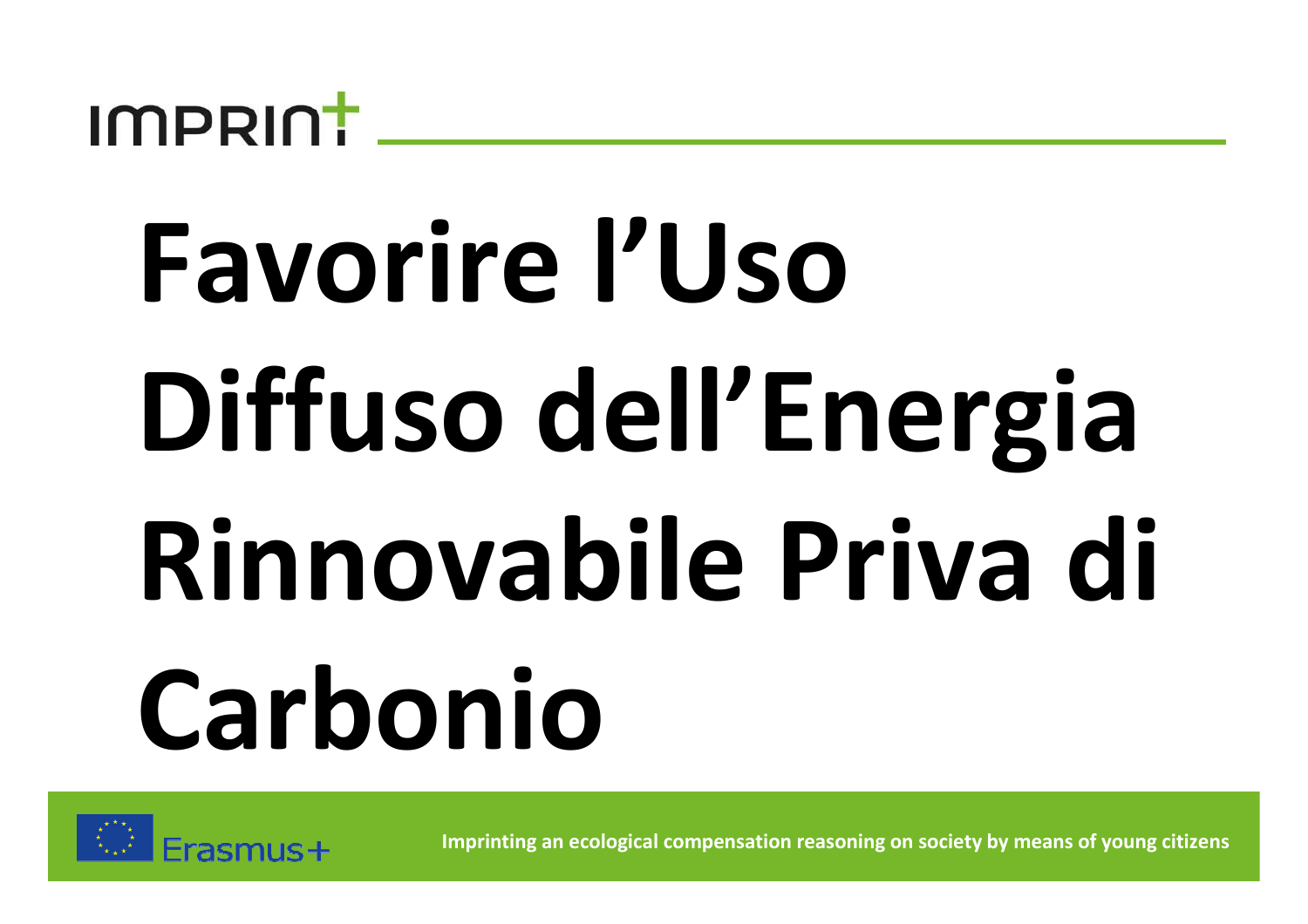

## **Prevenire il CambiamentoClimatico**